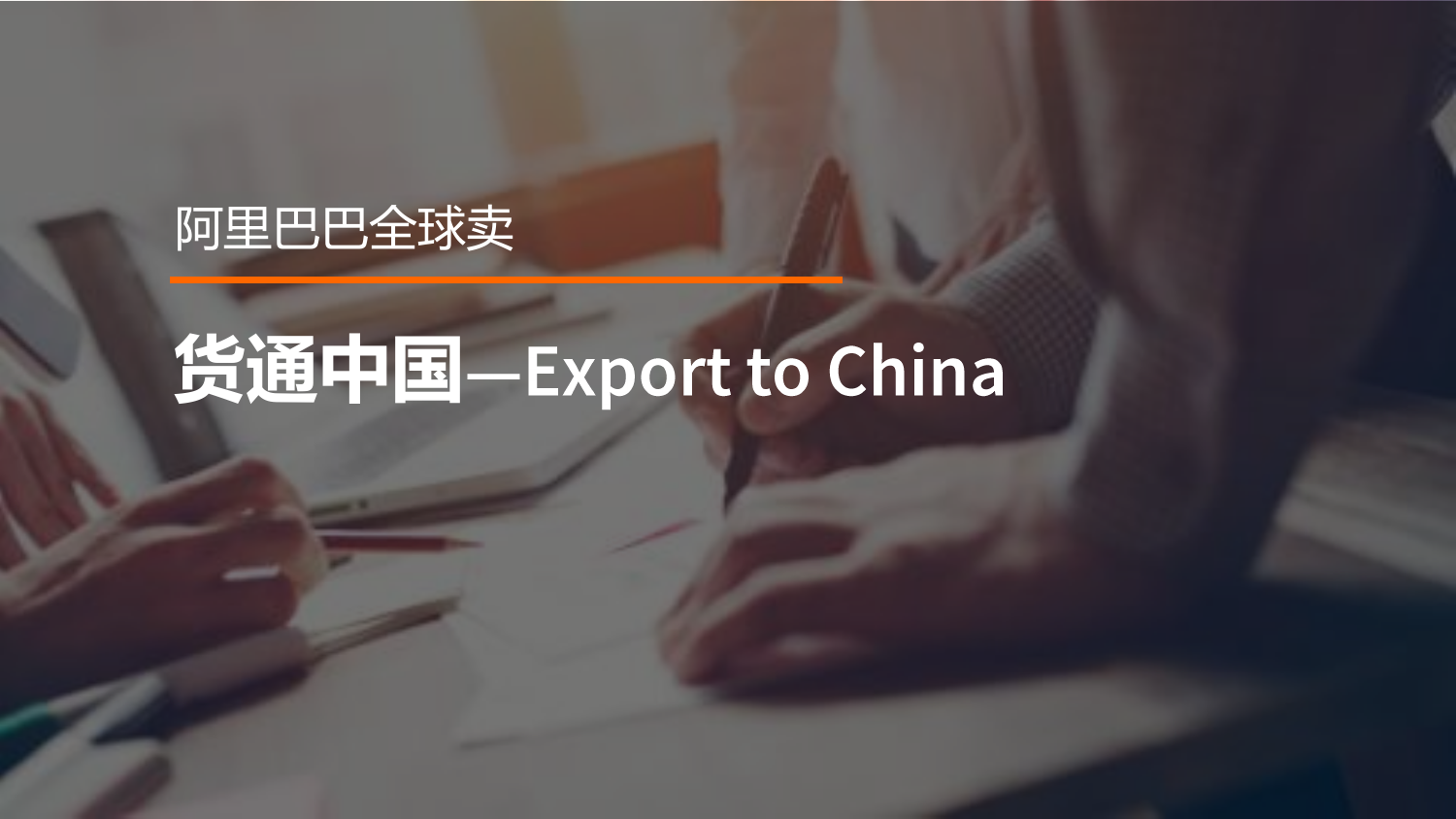Export to China



China imports F&B products has increased rapidly, especially since 2017, the market has doubledigit growth and hit 23.54% in 2019.



China F&B Import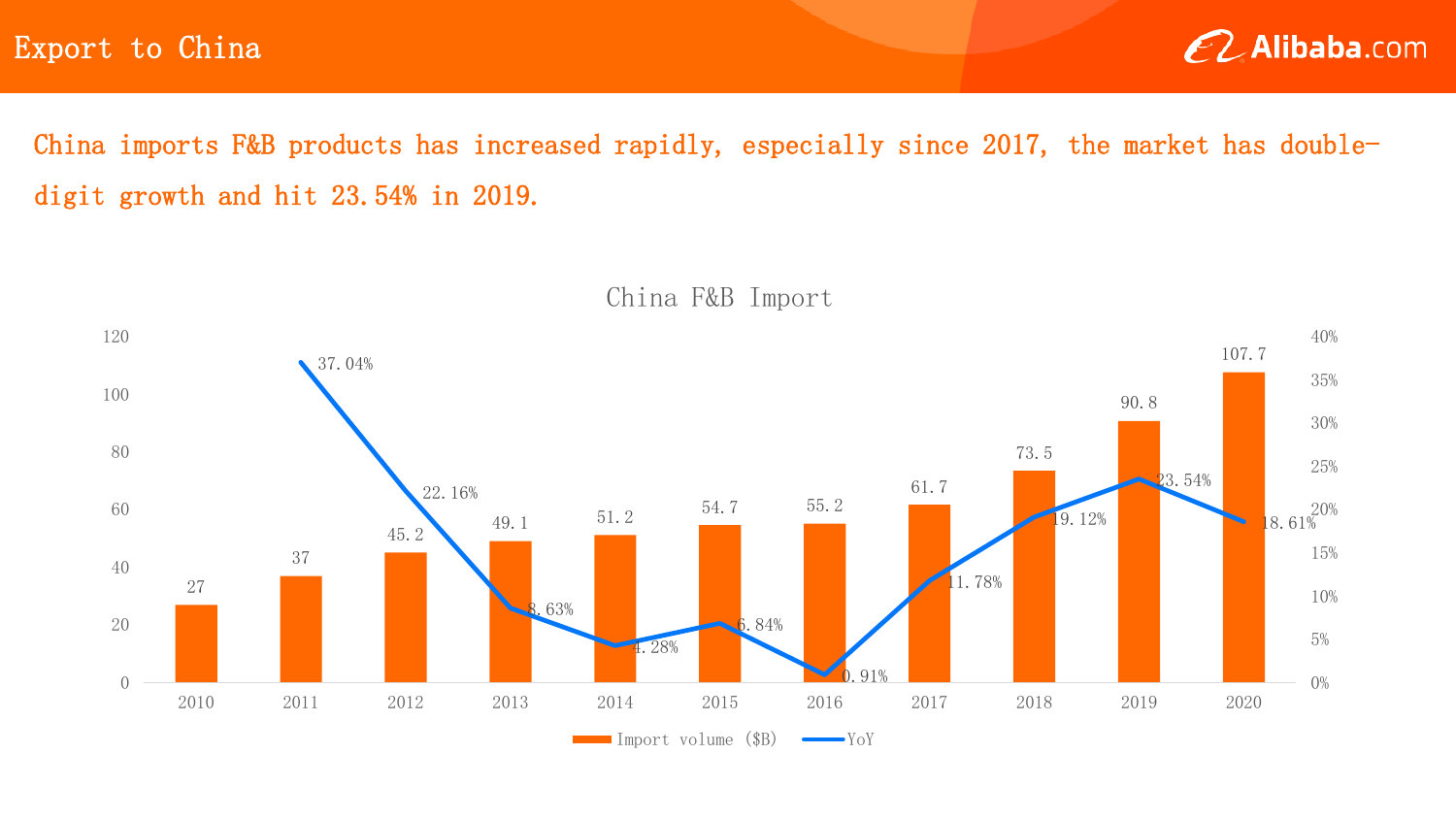

# Export to China (ETC) program aims to help global suppliers sell their product in China.



### Main services:

- 1. Sourcing globally
- 2. End to end supply chain service including export/import declaration, trucking, international logistics, international payment, trade finance etc
- 3. Online and offline distribution/resell channel in China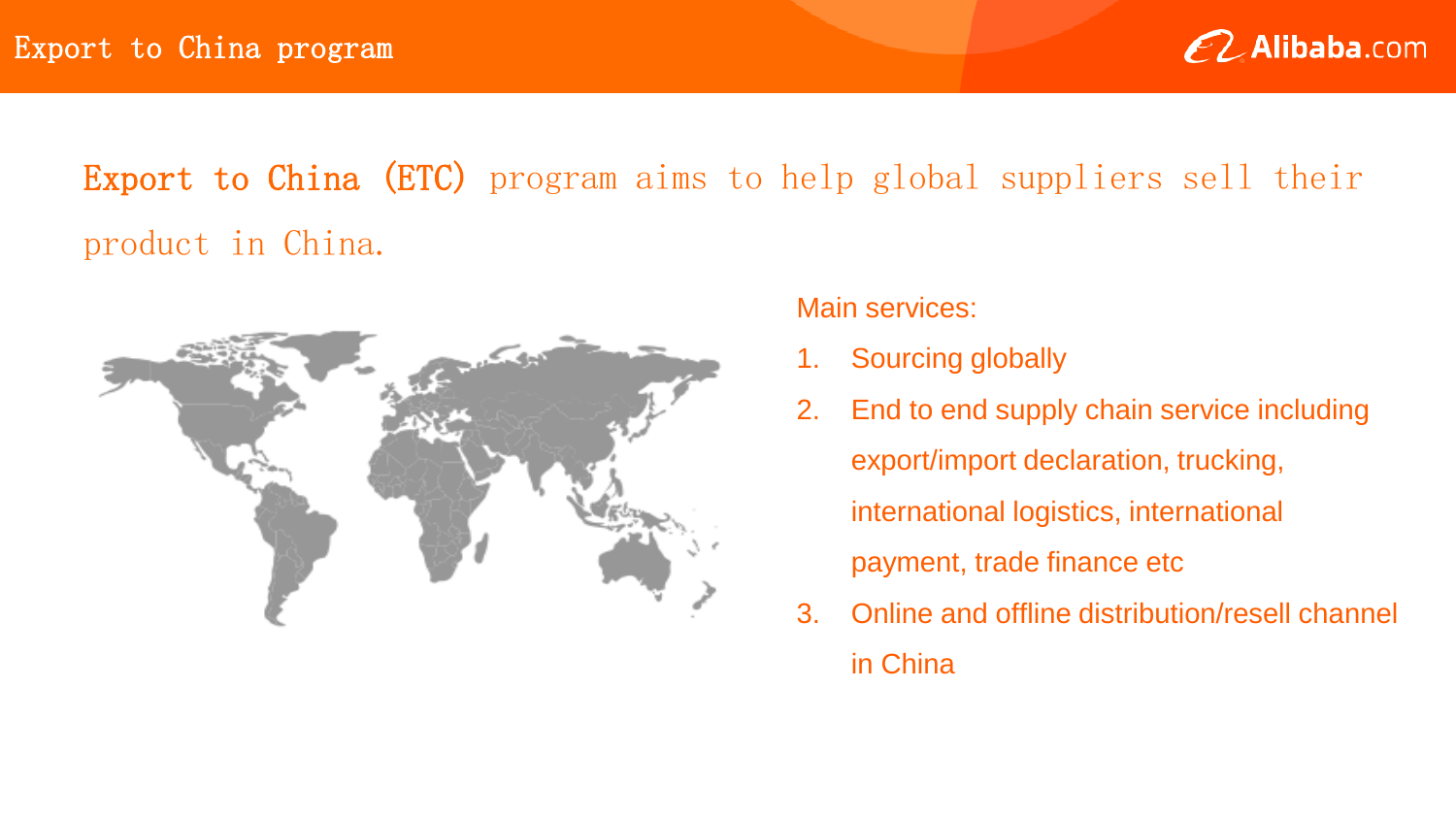



### **Alibaba** com **Export to China (ETC)**

**China Distributor**: Appoint Alibaba to be one of the Authorized Distributor or Exclusive Distributor in China region.

**B2B model**: Alibaba direct purchase from Selected Global Suppliers and sell to Alibaba China online & offline sales channels with wholesales order.

**BBC model**: Alibaba direct purchase from Selected Global Suppliers, storage in China duty-free warehouse, sell and delivery when Online End-Users issued retail orders.

### **Marketing events**





### Offline tradeshow KOL Online campaign

## China **Marketplace Alibaba Eco-system** 天猫  $\mathbf{a} \cdot \mathbf{a}$ Tmall TB selection 天猫国 Tmall Global Fresh hippo **Non-Alibaba buyer Wholesaler Supermarket** Convenience store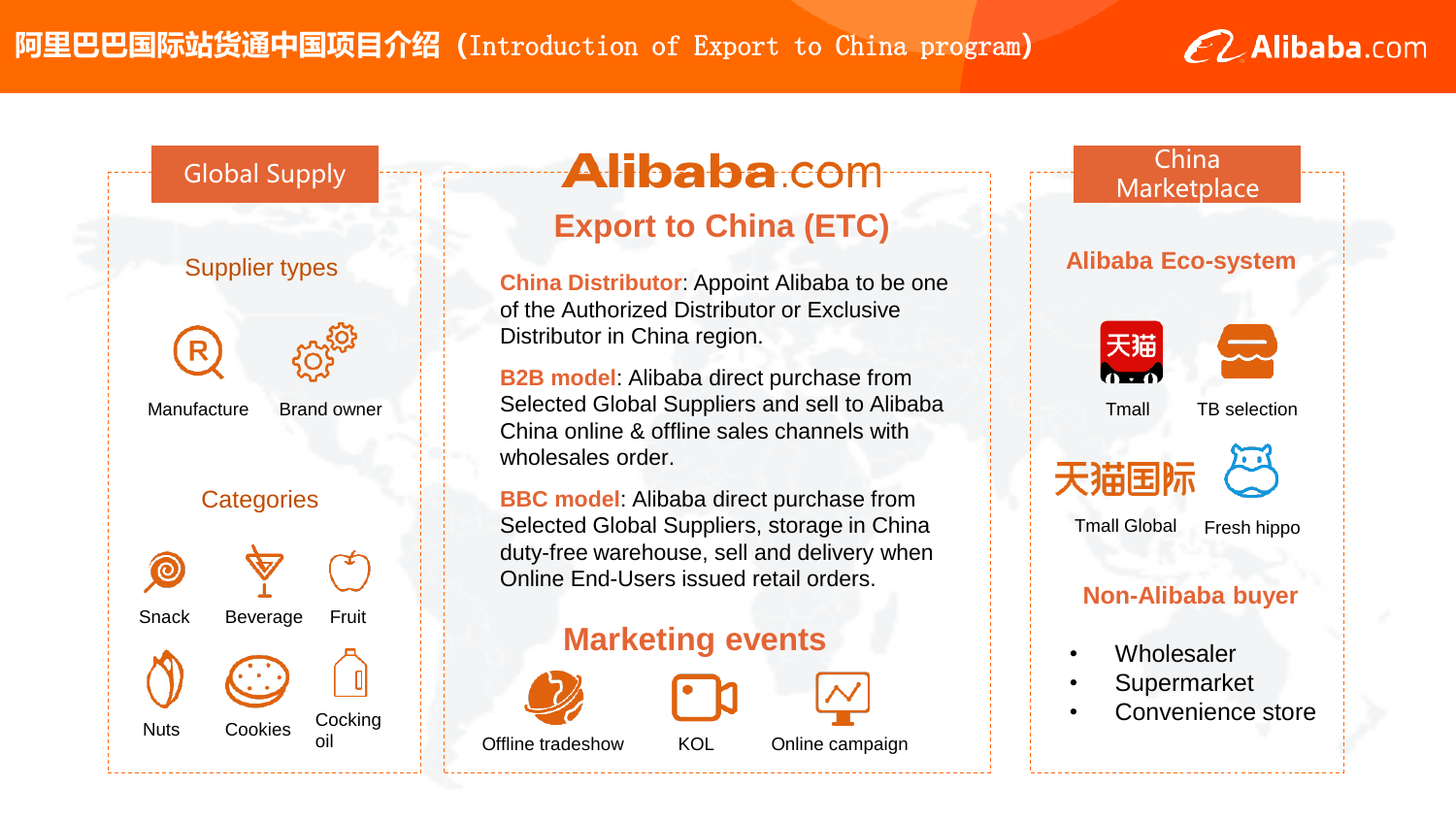

Supply to one of the biggest marketplace in China

Market analysis based on alibaba big data

Supply product, alibaba provides end to end supply chain service

Alibaba direct purchase, reduce risks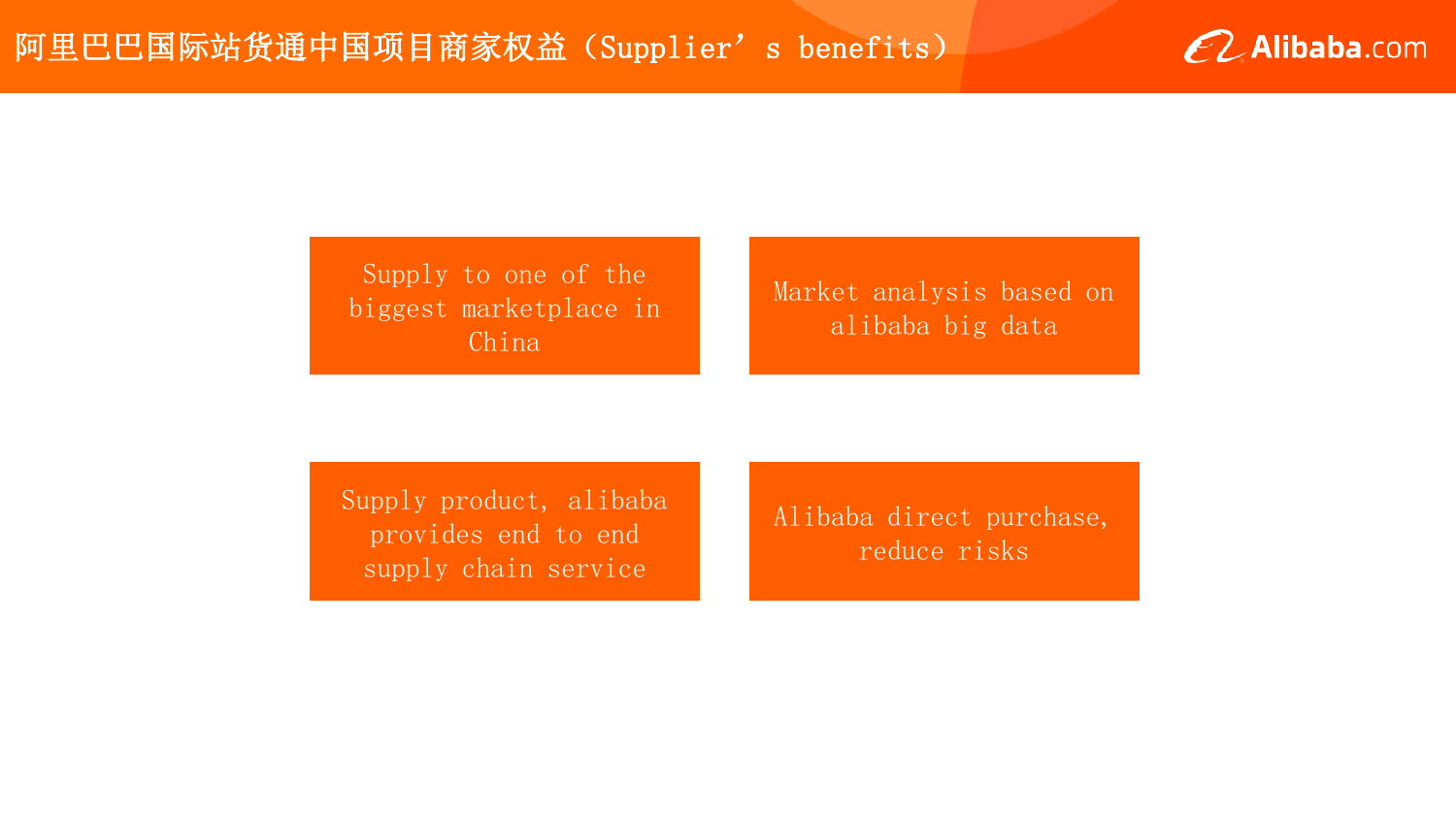

Company name:

Business type (manufacture/trading):

Brand name (own brand only):

Product name:

Product image:

MOQ:

Price:

If OEM accepted: